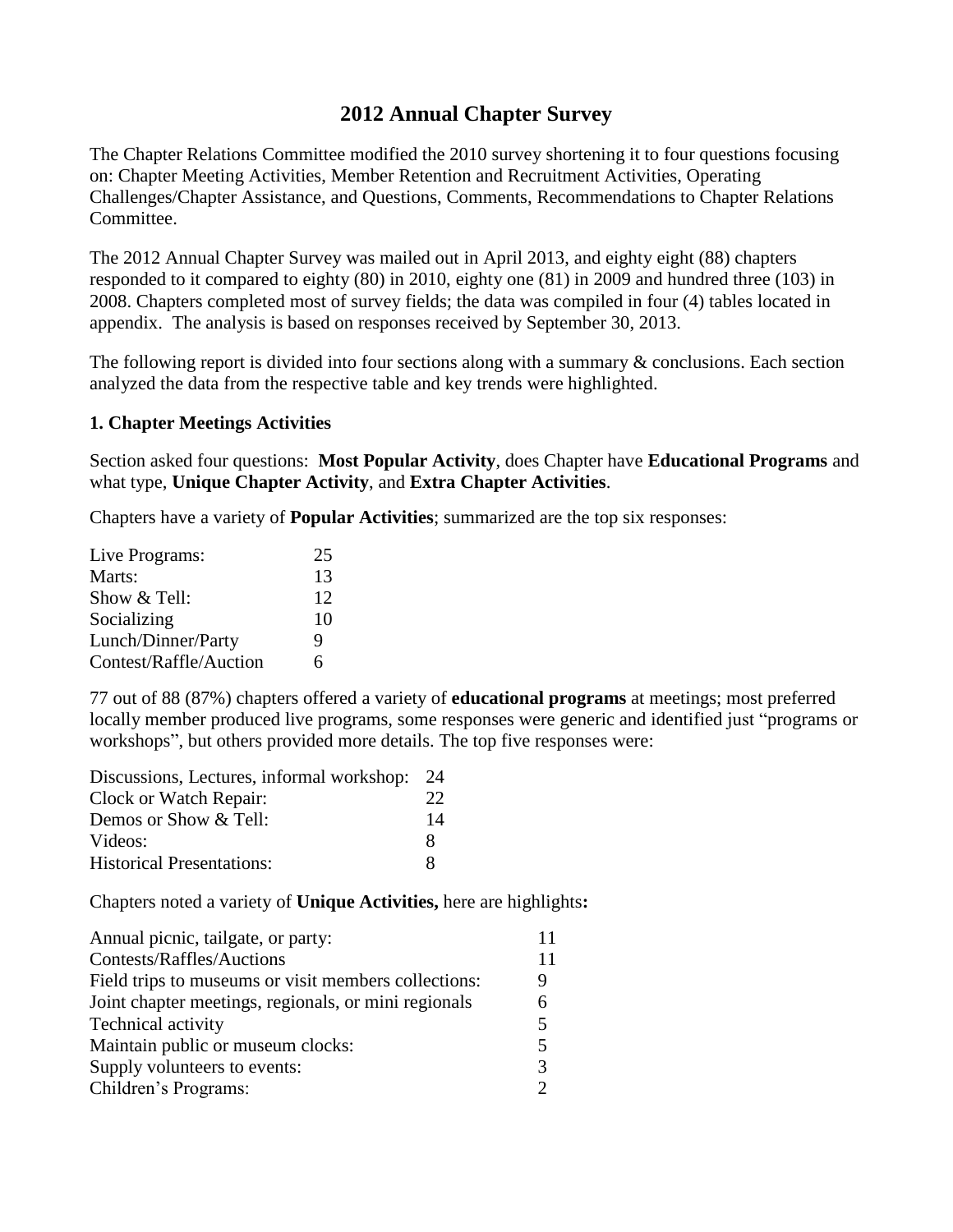Committee also asked if chapters **sponsored extra meetings** that provided some interesting responses, and they are summarized as:

| Summer picnic/Christmas party                  | 12 |
|------------------------------------------------|----|
| Informal meetings both social and repair work: | 10 |
| Socializing at member homes                    | 5  |
| 1 or 2 day clock repair classes                |    |
| Setup clock display                            |    |

### **2. Membership Retention and Recruitment Activities**

The survey sought responses from chapters for their successful retention and recruitment member methods; **sixty seven (67) chapters** attempted some retention or recruitment program. They provided diverse responses; here is a summary:

| Good meetings with interesting programs:<br>Direct mail or email blasts:<br>Encourage members to bring friends or guests:<br>Personal contact or telephone call:<br>Word of Mouth:<br>Setup booths at Regionals, State Fair, auctions:<br>Local clock repair class:<br>Being friendly, welcoming, nurturing new members:<br>Free admission to initial chapter meeting(s):<br>Sponsor flea market open to public:<br>Clock exhibit at local library: | Contact new NAWCC members in area from bimonthly list: | 11 |
|-----------------------------------------------------------------------------------------------------------------------------------------------------------------------------------------------------------------------------------------------------------------------------------------------------------------------------------------------------------------------------------------------------------------------------------------------------|--------------------------------------------------------|----|
|                                                                                                                                                                                                                                                                                                                                                                                                                                                     |                                                        | 11 |
|                                                                                                                                                                                                                                                                                                                                                                                                                                                     |                                                        |    |
|                                                                                                                                                                                                                                                                                                                                                                                                                                                     |                                                        |    |
|                                                                                                                                                                                                                                                                                                                                                                                                                                                     |                                                        |    |
|                                                                                                                                                                                                                                                                                                                                                                                                                                                     |                                                        |    |
|                                                                                                                                                                                                                                                                                                                                                                                                                                                     |                                                        |    |
|                                                                                                                                                                                                                                                                                                                                                                                                                                                     |                                                        |    |
|                                                                                                                                                                                                                                                                                                                                                                                                                                                     |                                                        |    |
|                                                                                                                                                                                                                                                                                                                                                                                                                                                     |                                                        |    |
|                                                                                                                                                                                                                                                                                                                                                                                                                                                     |                                                        |    |
|                                                                                                                                                                                                                                                                                                                                                                                                                                                     |                                                        |    |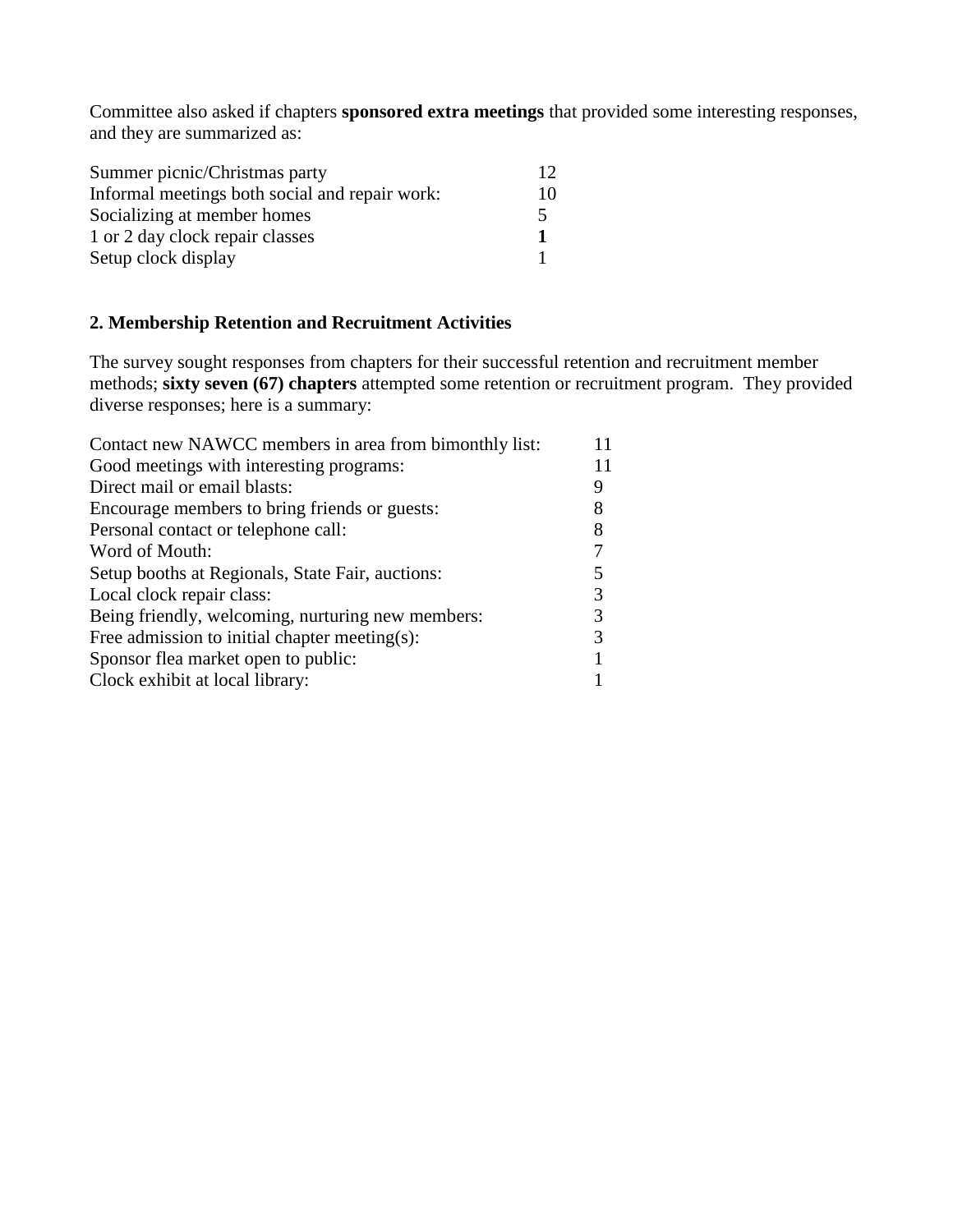# **3. Operating Challenges and Chapter Assistance**

The question had four parts: is chapter aware of **National Services**, does it receive **bimonthly membership updates**, does it need any **assistance**, and describe **assistance.** 

**Sixteen (16)** chapters responded that they were either **unaware of National Services** and/or **did not receive bimonthly membership updates**. Those thirteen chapters were immediately contacted by email and new President letter created by Pam Lindenberger was sent along with key National contact information. Pam was also notified about any chapter unaware of National Services and followed up. Chapter officer turnover was possibly the cause for some chapters being unaware of National Services and membership updates.

**Thirty one (31) chapters** responded **Yes** to **"does chapter need help?"**.When asked to describe help, some provided a response and other did not, however, other chapters inserted a response so **thirty one (31) responses were received**, see response summary below:

| Getting new members or increasing membership                            |               |
|-------------------------------------------------------------------------|---------------|
| Ideas for new programs                                                  | 4             |
| High National dues is hurting member retention and recruitment          | 3             |
| Speakers list out of date, difficulty getting speakers                  | 3             |
| Finding new officers, leadership, and make meetings more interesting    |               |
| Population is aging and losing interest, can not get current membership |               |
| to attend meetings                                                      | 2             |
| Stronger chapter membership promotion and publicity by National         | $\mathcal{P}$ |
| An organization assessment                                              | 1             |
| What can you offer                                                      | 1             |
| Someway to advertise to other members about wooden movement             |               |
| Easier access to e-mart, difficult to access information from website   | 1             |
| Convention                                                              |               |

# **4. Questions, Comments, Recommendations for Chapter Relations Committee**

The final survey question was a free form request for **questions, comments, recommendations for Chapter Relations Committee**. Chapters provided **twenty five (27) responses** and they are summarized below: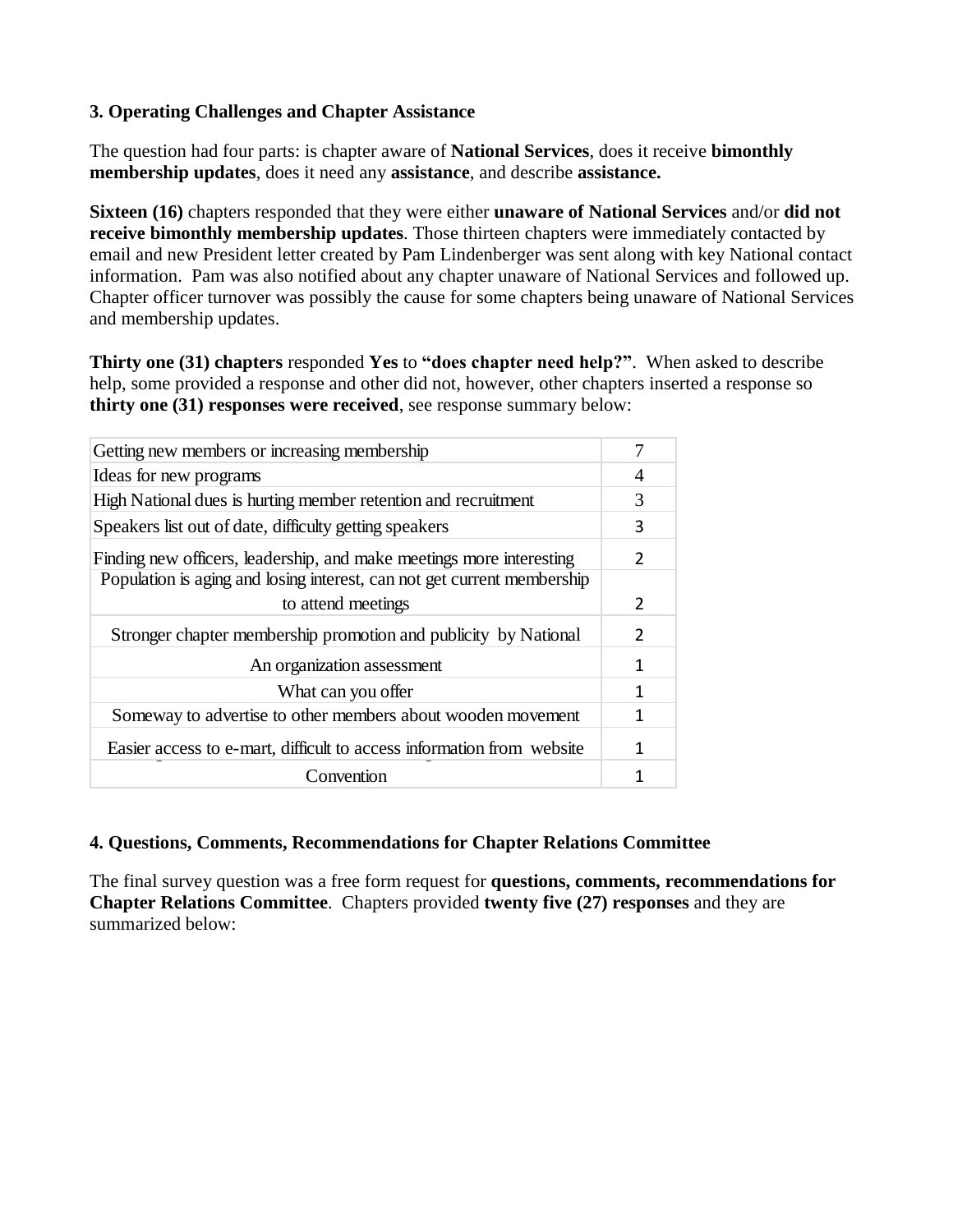Chapter Relations Committee is very helpful and willing to give assistance

Are there any updates for Speakers Handbook? How to get them?

What the NAWCC does offer, however, is a central repository for a lot of important horological information. Open it to those interested in the subject, and watch your membership grow.

The public should be invited to all our events

Allow chapters to recruit members not belonging to NAWCC, local membership will lead to National membership

Appreciate assiatance from National for Southern Regional. Older members do not appreciate and understand availability on NAWCC website

Recruiting new officers may become a problem in the future

Chapter growth is a primary concern. It's difficult to find new members. Any ideas for growing the NAWCC would be most beneficial

Increasing dues is contributing to declining membership.

We would like to have any relationship with NAWCC. Lessons we have learned recently have turned many of our members off to NAWCC leadership. They seem unable to change and grow.

Space and vary regionals on a two year cycle to make us hungry for a clock show. Spread exiting over two years and give 20% of regional profits to National for support

Notify new members of NAWCC that local chapters exist in their region and provide contact information to the new members so that local chapters do not have to initiate the joining process.

1. An ad for the Chapter newsletter to promote the National Convention.

2. A Development Coordinator who would travel to all of the Chapters over a two year period to assess the health of each Chapter and provide technical expertise to solve Chapter problems.

3. Bullet points on how to encourage membership in NAWCC.

4. A strategy to better market Watch and Clock Collecting.

Please re-think the need for this survey

Dues increase has hurt our membership. Forcing the Florida Council to disband caused much harm.

We have many potential new members that are turned away by the National dues being out of control

Yes. Two years ago I received a notification that we had not sent in our survey. We did and it was later acknowledged. Last year we received another notification and I had not received an initial request. Apparently the notice was sent to our President who is presently inactive and does not respond. rosters that HQ has and I have received are so bad that they defy simple correction and problems have gotten worse. We are slowly growing in membeship through the efforts our current membership

I think more educational opprtunities for members such as webinars and online videos will help build membership. Proactive reaching out into the public with open public workshops will bring in new members.

Since we are a special interest Chapter it is more difficult for us to recruit new memebers. Would there be some way in the Bulletin to showcase the special interest Chapters? Perhaps a short article listing these Chapters along with a detailed description of their focus would be possible?